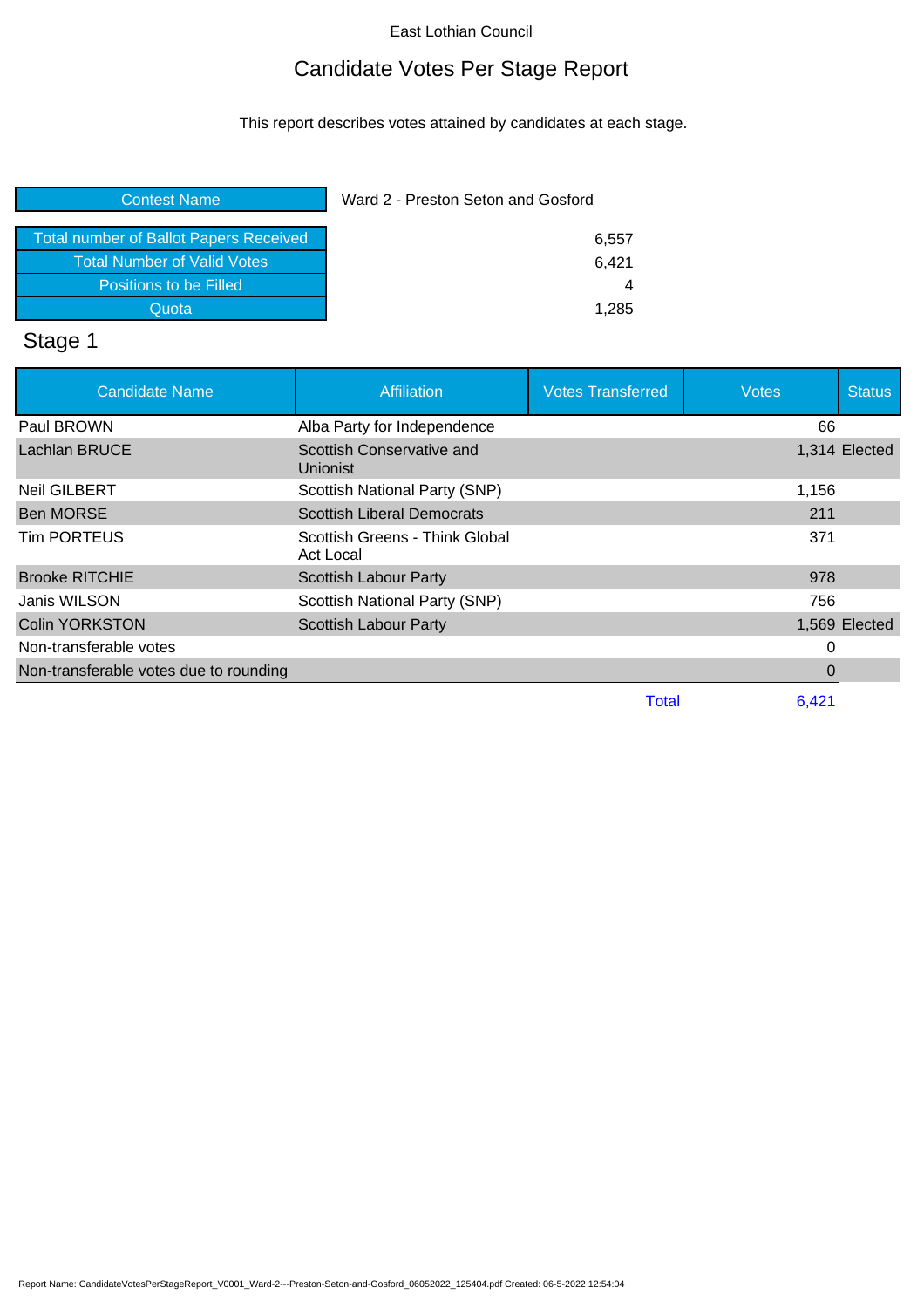# Candidate Votes Per Stage Report

This report describes votes attained by candidates at each stage.

## Stage 2

# Surplus of Colin YORKSTON 284.00000

| <b>Candidate Name</b>                  | <b>Affiliation</b>                           | <b>Votes Transferred</b> | <b>Votes</b> | <b>Status</b> |
|----------------------------------------|----------------------------------------------|--------------------------|--------------|---------------|
| Paul BROWN                             | Alba Party for Independence                  | 0.72400                  | 66.72400     |               |
| <b>Lachlan BRUCE</b>                   | Scottish Conservative and<br><b>Unionist</b> | 0.00000                  | 1,314.00000  |               |
| <b>Neil GILBERT</b>                    | Scottish National Party (SNP)                | 4.34400                  | 1,160.34400  |               |
| <b>Ben MORSE</b>                       | <b>Scottish Liberal Democrats</b>            | 4.16300                  | 215.16300    |               |
| Tim PORTEUS                            | Scottish Greens - Think Global<br>Act Local  | 5.06800                  | 376.06800    |               |
| <b>Brooke RITCHIE</b>                  | <b>Scottish Labour Party</b>                 | 242.17800                | 1,220.17800  |               |
| Janis WILSON                           | Scottish National Party (SNP)                | 7.24000                  | 763.24000    |               |
| <b>Colin YORKSTON</b>                  | <b>Scottish Labour Party</b>                 | $-284.00000$             | 1,285.00000  |               |
| Non-transferable votes                 |                                              | 20.27200                 | 20.27200     |               |
| Non-transferable votes due to rounding |                                              | 0.01100                  | 0.01100      |               |
|                                        |                                              | Total                    | 6,421.00000  |               |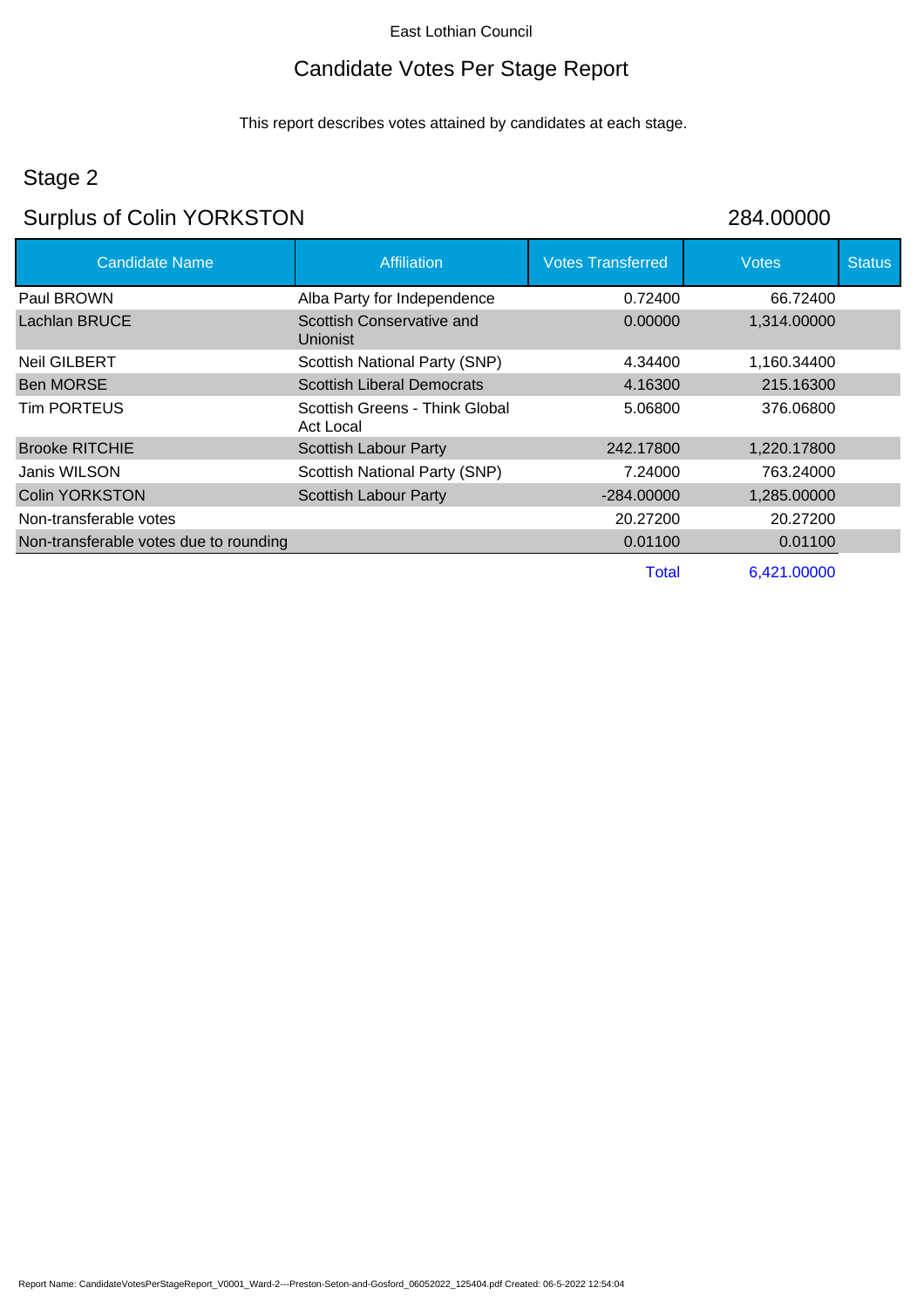# Candidate Votes Per Stage Report

This report describes votes attained by candidates at each stage.

## Stage 3

# Surplus of Lachlan BRUCE 29.00000

| <b>Candidate Name</b>                  | <b>Affiliation</b>                           | <b>Votes Transferred</b> | <b>Votes</b> | <b>Status</b> |
|----------------------------------------|----------------------------------------------|--------------------------|--------------|---------------|
| Paul BROWN                             | Alba Party for Independence                  | 0.22070                  | 66.94470     |               |
| Lachlan BRUCE                          | Scottish Conservative and<br><b>Unionist</b> | $-29.00000$              | 1,285.00000  |               |
| <b>Neil GILBERT</b>                    | Scottish National Party (SNP)                | 0.39726                  | 1,160.74126  |               |
| <b>Ben MORSE</b>                       | <b>Scottish Liberal Democrats</b>            | 7.61415                  | 222.77715    |               |
| <b>Tim PORTEUS</b>                     | Scottish Greens - Think Global<br>Act Local  | 0.86073                  | 376.92873    |               |
| <b>Brooke RITCHIE</b>                  | <b>Scottish Labour Party</b>                 | 7.74657                  | 1,227.92457  |               |
| Janis WILSON                           | Scottish National Party (SNP)                | 0.17656                  | 763.41656    |               |
| <b>Colin YORKSTON</b>                  | <b>Scottish Labour Party</b>                 | 0.00000                  | 1,285.00000  |               |
| Non-transferable votes                 |                                              | 11.98401                 | 32.26701     |               |
| Non-transferable votes due to rounding |                                              | 0.00002                  | 0.00002      |               |
|                                        |                                              | Total                    | 6,421.00000  |               |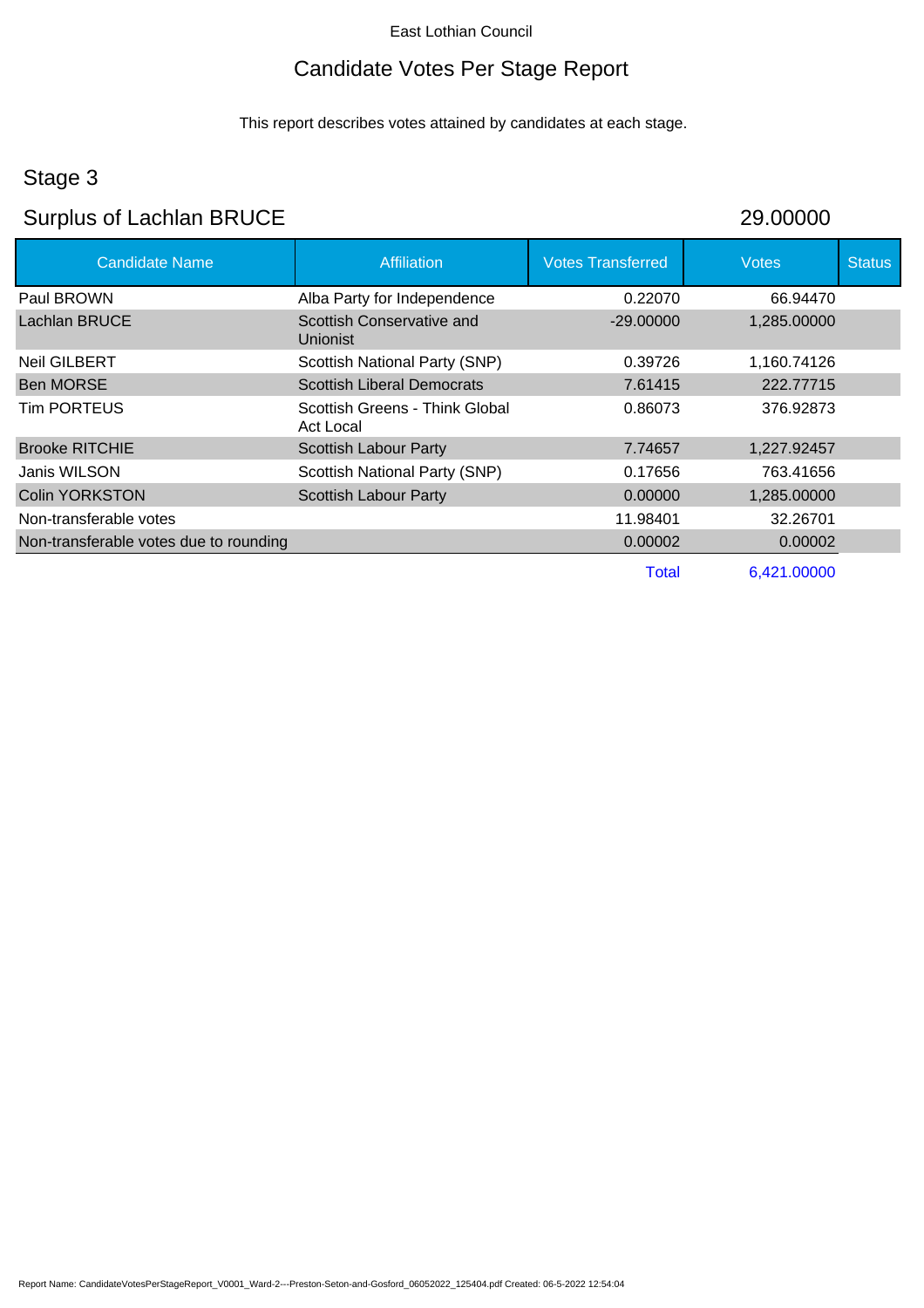## Candidate Votes Per Stage Report

This report describes votes attained by candidates at each stage.

## Stage 4

### Exclusion of Paul BROWN 66.94470

| <b>Candidate Name</b>                  | <b>Affiliation</b>                           | <b>Votes Transferred</b> | <b>Votes</b> | <b>Status</b> |
|----------------------------------------|----------------------------------------------|--------------------------|--------------|---------------|
| Paul BROWN                             | Alba Party for Independence                  | -66.94470                | 0.00000      |               |
| Lachlan BRUCE                          | Scottish Conservative and<br><b>Unionist</b> | 0.00000                  | 1,285.00000  |               |
| <b>Neil GILBERT</b>                    | Scottish National Party (SNP)                | 25.00000                 | 1,185.74126  |               |
| <b>Ben MORSE</b>                       | <b>Scottish Liberal Democrats</b>            | 7.11035                  | 229.88750    |               |
| Tim PORTEUS                            | Scottish Greens - Think Global<br>Act Local  | 7.00000                  | 383.92873    |               |
| <b>Brooke RITCHIE</b>                  | <b>Scottish Labour Party</b>                 | 4.38407                  | 1,232.30864  |               |
| Janis WILSON                           | Scottish National Party (SNP)                | 11.00000                 | 774.41656    |               |
| <b>Colin YORKSTON</b>                  | <b>Scottish Labour Party</b>                 | 0.00000                  | 1,285.00000  |               |
| Non-transferable votes                 |                                              | 12.45028                 | 44.71731     |               |
| Non-transferable votes due to rounding |                                              | 0.00000                  | 0.00000      |               |
|                                        |                                              | Total                    | 6,421.00000  |               |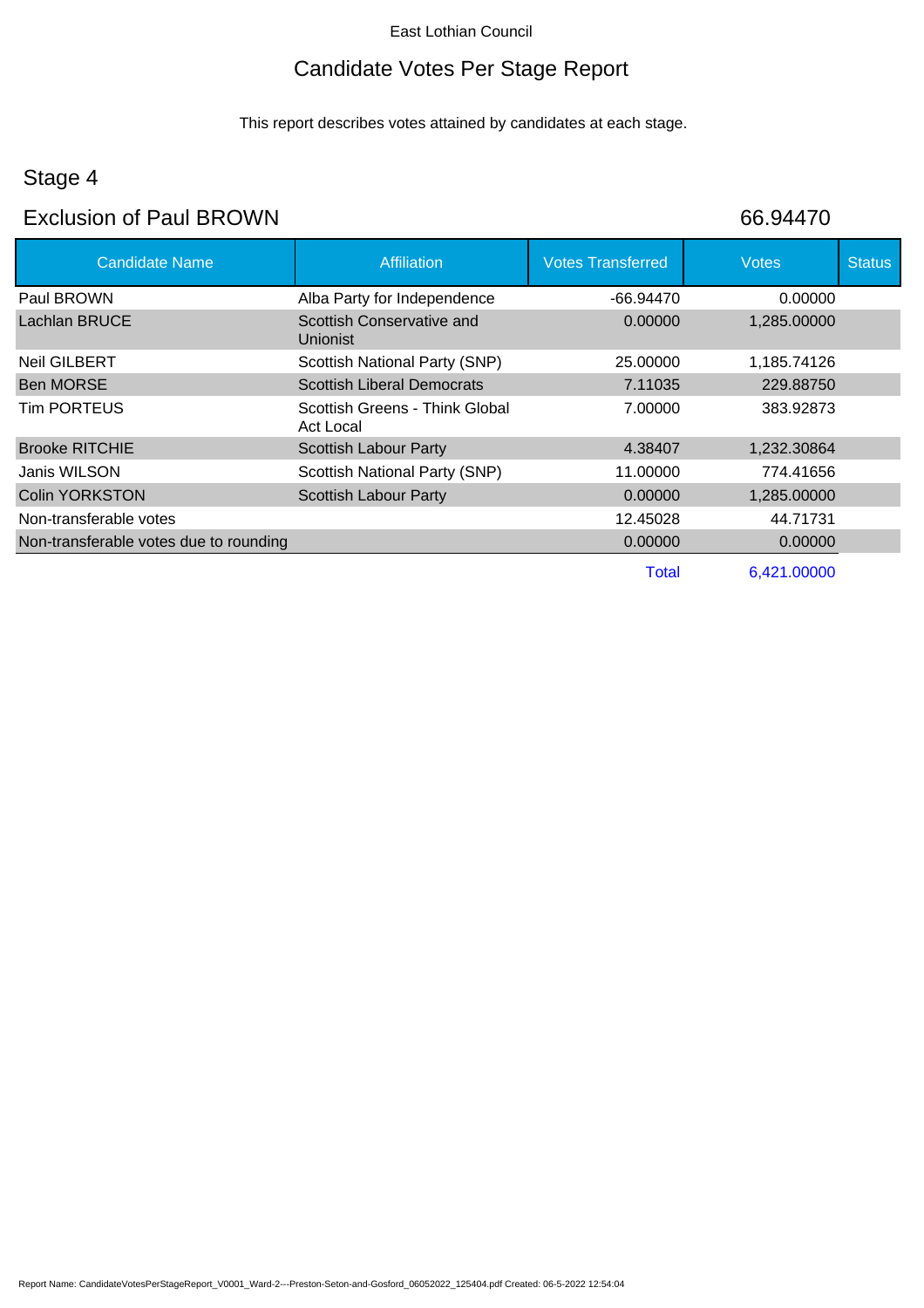## Candidate Votes Per Stage Report

This report describes votes attained by candidates at each stage.

### Stage 5

### Exclusion of Ben MORSE 229.88750

| <b>Candidate Name</b>                  | <b>Affiliation</b>                           | <b>Votes Transferred</b> | <b>Votes</b>        | <b>Status</b> |
|----------------------------------------|----------------------------------------------|--------------------------|---------------------|---------------|
| Paul BROWN                             | Alba Party for Independence                  | 0.00000                  | 0.00000             |               |
| Lachlan BRUCE                          | Scottish Conservative and<br><b>Unionist</b> | 0.00000                  | 1,285.00000         |               |
| Neil GILBERT                           | Scottish National Party (SNP)                | 14.17656                 | 1,199.91782         |               |
| <b>Ben MORSE</b>                       | <b>Scottish Liberal Democrats</b>            | -229.88750               | 0.00000             |               |
| <b>Tim PORTEUS</b>                     | Scottish Greens - Think Global<br>Act Local  | 48.07268                 | 432.00141           |               |
| <b>Brooke RITCHIE</b>                  | <b>Scottish Labour Party</b>                 | 95.70320                 | 1,328.01184 Elected |               |
| Janis WILSON                           | Scottish National Party (SNP)                | 13.20307                 | 787.61963           |               |
| <b>Colin YORKSTON</b>                  | <b>Scottish Labour Party</b>                 | 0.00000                  | 1,285.00000         |               |
| Non-transferable votes                 |                                              | 58.73199                 | 103.44930           |               |
| Non-transferable votes due to rounding |                                              | 0.00000                  | 0.00000             |               |
|                                        |                                              | <b>Total</b>             | 6,421.00000         |               |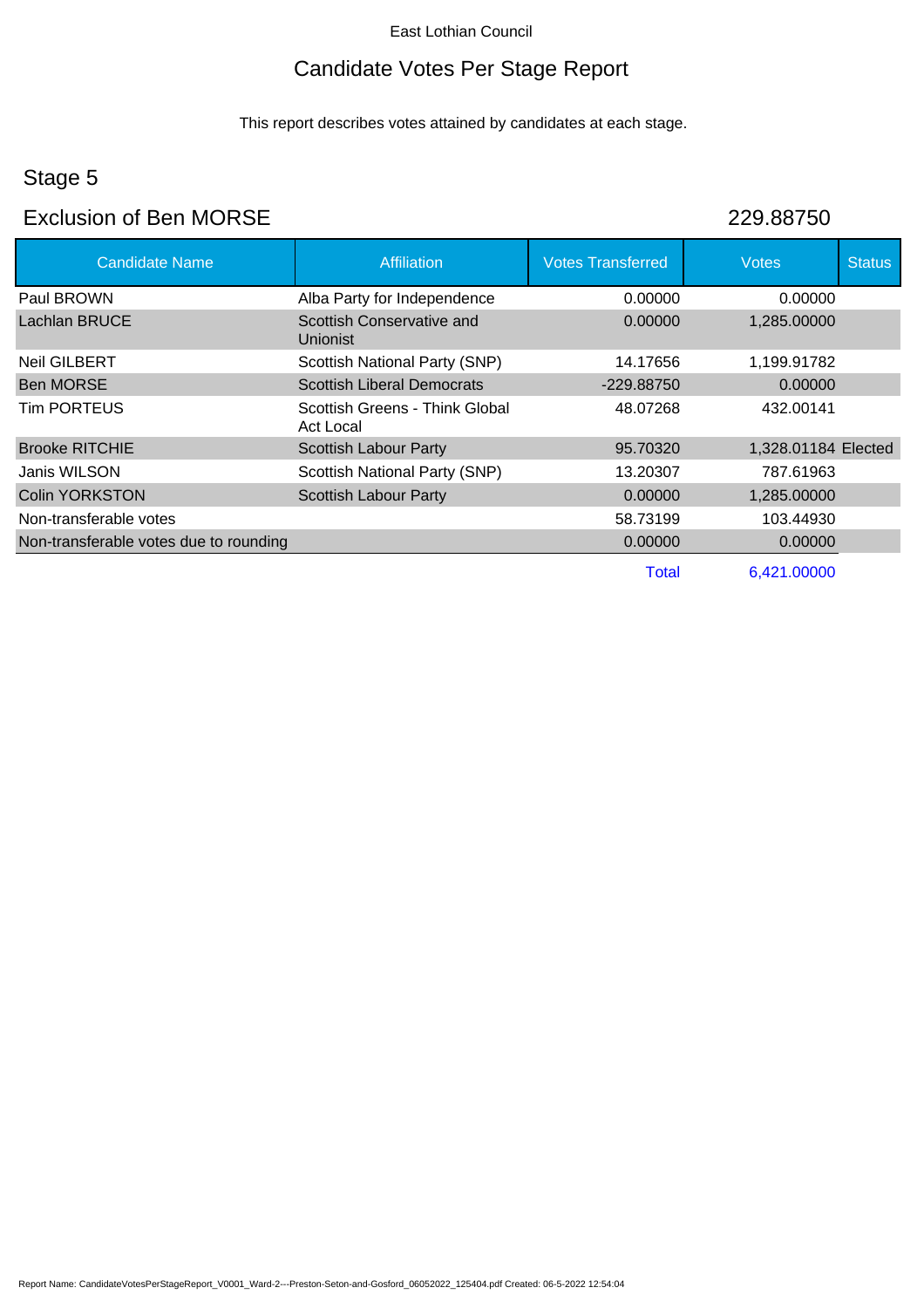# Candidate Votes Per Stage Report

This report describes votes attained by candidates at each stage.

## Stage 6

# Surplus of Brooke RITCHIE 43.01184

| <b>Candidate Name</b>                  | <b>Affiliation</b>                          | <b>Votes Transferred</b> | <b>Votes</b> | <b>Status</b> |
|----------------------------------------|---------------------------------------------|--------------------------|--------------|---------------|
| Paul BROWN                             | Alba Party for Independence                 | 0.00000                  | 0.00000      |               |
| Lachlan BRUCE                          | Scottish Conservative and<br>Unionist       | 0.00000                  | 1,285.00000  |               |
| <b>Neil GILBERT</b>                    | Scottish National Party (SNP)               | 3.23821                  | 1,203.15603  |               |
| <b>Ben MORSE</b>                       | <b>Scottish Liberal Democrats</b>           | 0.00000                  | 0.00000      |               |
| <b>Tim PORTEUS</b>                     | Scottish Greens - Think Global<br>Act Local | 7.64468                  | 439.64609    |               |
| <b>Brooke RITCHIE</b>                  | Scottish Labour Party                       | -43.01184                | 1,285.00000  |               |
| Janis WILSON                           | Scottish National Party (SNP)               | 3.67767                  | 791.29730    |               |
| <b>Colin YORKSTON</b>                  | <b>Scottish Labour Party</b>                | 0.00000                  | 1,285.00000  |               |
| Non-transferable votes                 |                                             | 28.43704                 | 131.88634    |               |
| Non-transferable votes due to rounding |                                             | 0.01424                  | 0.01424      |               |
|                                        |                                             | Total                    | 6.421.00000  |               |